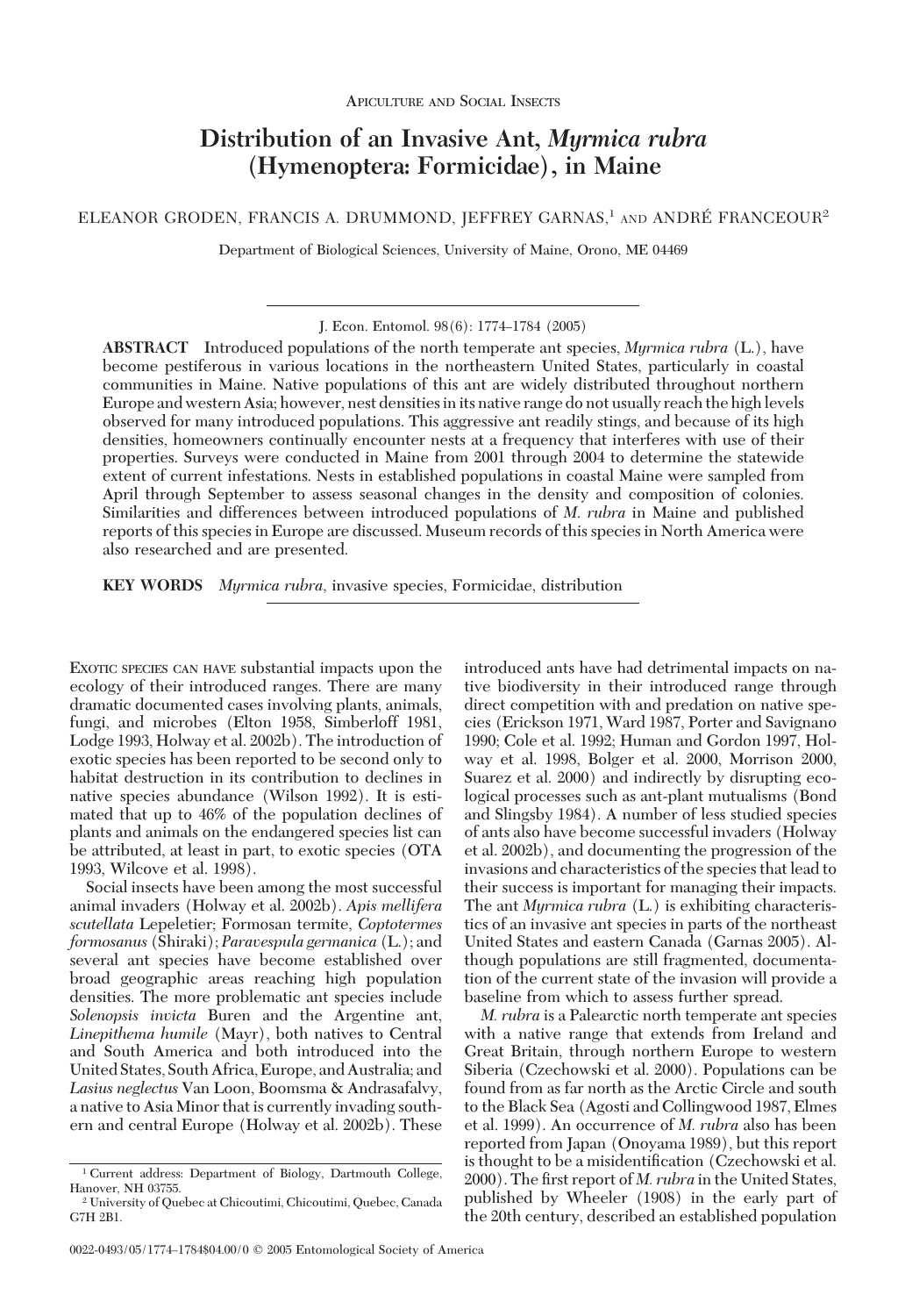at the Arnold Arboretum in Forest Hills, MA. Subsequent catalogues of Formicidae in North America (Weber 1947, Creighton 1950) have listed *M. rubra* as an introduced species in the northeastern United States. However, the geographic distribution of introduced populations in North America has not been previously reported.

There has been some confusion in the literature regarding the species name of *M. rubra.* This has resulted in an unclear picture of its geographic distribution. The species was first described as *Formica rubra* Linnaeus in 1758, although Santschi (1931) suggests that Linnaeus was actually describing *M. ruginodis* Nylander. *M. rubra* has subsequently acquired a list of synonyms: *M. laevinodis* Nylander, *M. laevinodis* variety *bruesi* Weber, *M. longiscapus* Curtis, *M. rubra laevinodis* Nylander, and *M. rubra r. champlaini* Forel (Brian and Brian 1949, Bolton 1995). The examination of the museum types of *champlaini* by Francoeur reveals a straight synonymy with *M. brevispinosa* Wheeler. In addition, it is still debated whether the occurrence of a microgyne form associated with *M. rubra* is a current or evolving social parasite species or an alternative gyne form of *M. rubra* (Czechowski et al. 2000).

*M. rubra* colonies are both polygynous and polydomous (Elmes 1973). Elmes (1974a) reports an average of 15 queens per nest in England, with up to 670 queens observed in a single nest (G. W. Elmes, personal communication). Queen number per nest is highly dynamic within and between seasons and seems to regulate the population dynamics of *M. rubra* (Brian et al. 1981, Elmes and Keller 1993). Within its native range, nuptial ßights generally occur in August or September (Boomsma and Leusink. 1981, Woyciechowski 1990), at which time claustral queens disperse to establish new colonies, or newly mated gynes are recruited into existing nests (Elmes 1980). Colonies also are known to reproduce and spread by budding (Elmes 1980), where a group of queen(s), workers, and brood leave an existing nest and colonize a new nesting habitat. Budding can occur throughout the active foraging season. *M. rubra* is an omnivorous species, acquiring protein from a variety of prey (primarily invertebrate), and carbohydrates from homopterans and plant exudates (McGlynn 1994, Reznikova and Panteleeva 2001, Cogni et al. 2003). Although *M. rubra* is frequently observed tending homopterans, its distribution has not been associated with a particular species, as has been suggested for invasive populations of *S. invicta* (Helms and Vinson 2003).

*M. rubra* is a stinging species and has been suggested to be the most aggressive of the *Myrmica* species in Europe (G. W. Elmes, personal communication). State entomologists in Maine first received reports of problems with a stinging red ant in the Town Hill area on Mt. Desert Island (Hancock County) some time between the late 1960s and mid 1970s (R. G. Dearborn, personal communication). A problem with stinging red ants was reported in Boothbay Harbor, Lincoln County, ME, in 1986 and the species was confirmed as *M. rubra.* Anecdotal reports of pestiferous populations

in Eastport, ME, and other Maine coastal communities had been received by state and University of Maine Cooperative Extension entomologists by the early 1990s. However from 1993 through 2003, the number of complaints increased dramatically, particularly on Mt. Desert Island and in the mid-coast area of the state (Camden–Rockport region). This study describes the current known distribution of *M. rubra* in Maine and reports on historic records and other documented occurrences of this species in the northeastern United States and Canada.

### **Materials and Methods**

In 2001, locations of pestiferous stinging ant populations reported previously to Maine State and University of Maine Cooperative Extension entomologists were identified using the key from Creighton (1950). Identifications were verified by S. Cover (Museum of Comparative Zoology, Harvard University, Cambridge, MA). Each site was visited between 1 July and 28 August 2001. At each site, 20 baited traps were deployed along a linear transect across a variety of habitats throughout the site. Each trap consisted of an open 25-cc polyethylene vial laid on its side and baited with a  $2 \text{ by } 2\text{-cm}^2$  piece of cotton gauze saturated with a 25% aqueous sucrose solution. Traps were left for 2 h, after which they were capped and returned to the laboratory for identification of ants that recruited to the inside of each vial. Determinations of whether individuals belonged to the species *M. rubra* were based upon the morphological characteristics described by Creighton (1950), Bolton and Collingwood (1975), and Seifert (1988).

During July and August 2002,  $\approx$  100 telephone contacts were made with town offices and selectmen, county extension agents, professional exterminators, public parks and recreation managers, and greenhouse, nursery, and landscaping business operators in 46 communities throughout all eight coastal counties within the state. In addition, articles about *M. rubra* that requested information on the location of infestations were published in both major daily newspapers in the state and a number of local weekly papers. Media coverage of this invasive ant problem also was carried on three statewide television news stations and two statewide radio stations. Reports of complaints of stinging ants fitting the size and color description of *M. rubra* were investigated with visits to the sites for sampling or via samples submitted to us by homeowners.

In 2003 sampling efforts were focused on determining the extent of the infestation in Acadia National Park and surrounding communities on Mt. Desert Island. Requests for information on infestations were published in the local newspaper in the spring and reports received were followed up with a visit to the site for sampling. Additional statewide infestations were confirmed via samples submitted by homeowners and site visits in 2003 and 2004.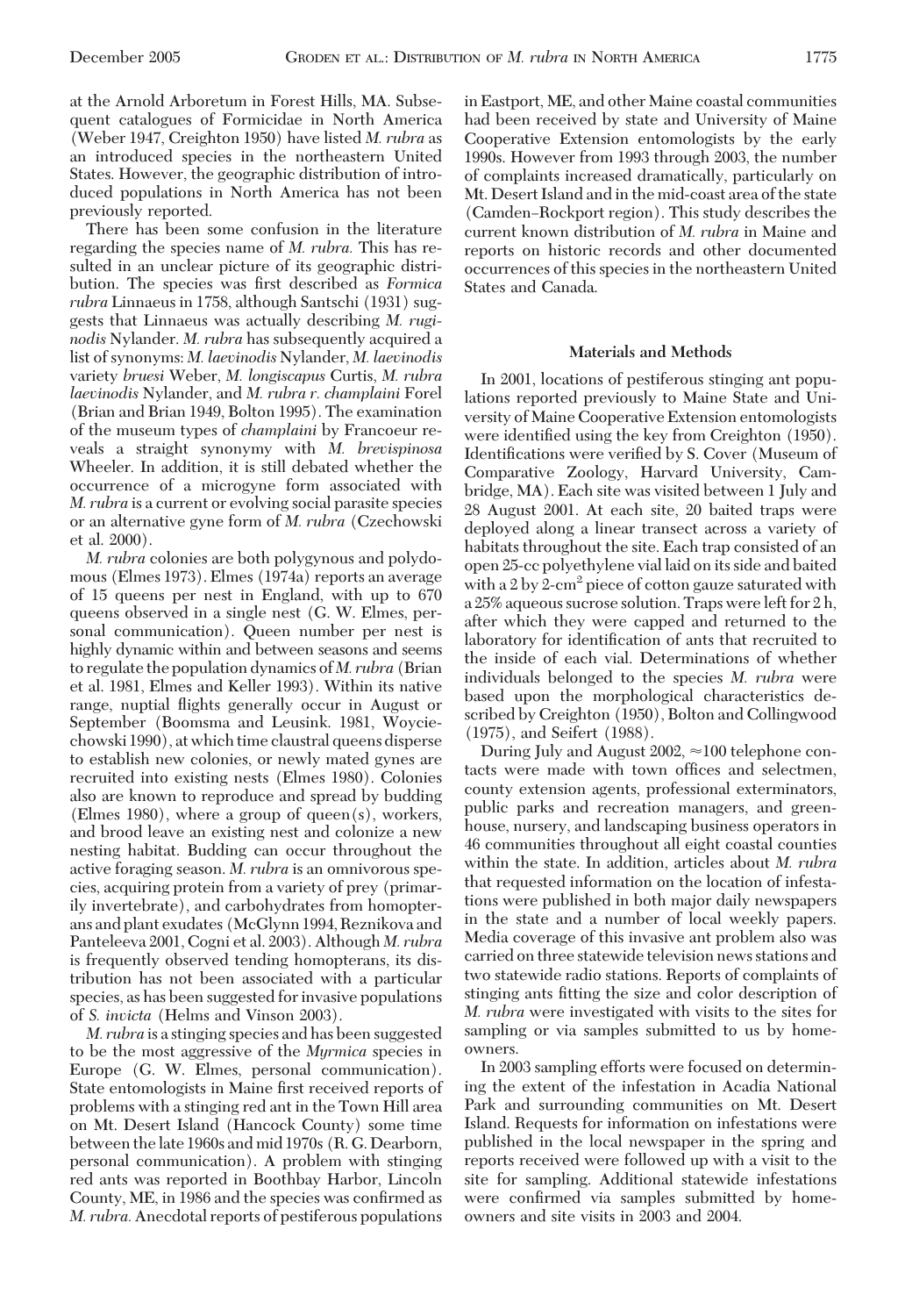The abundance of *M. rubra* nests within two infested sites in Acadia National Park on Mt. Desert Island were sampled monthly between July and August 2002. On three dates (in mid-June, July, and August  $2002$ ), 10 1-m<sup>2</sup> square sampling frames were placed randomly along two parallel transects in each of two sites of known *M. rubra* infestation. Transects were situated to encompass a range of microhabitat conditions within each site, minimizing biased sampling of a particular habitat. Sampling frames were staked to the ground to prevent movement and the area was searched exhaustively for ant nests, including under logs and stones, in downed woody debris, at the base of trees, among the roots of vegetation, in the soil and throughout the leaf litter. The nesting type or substrate was recorded along with apparent microhabitat conditions. An aggregation of workers in the presence of brood and/or sexuals (queens, gynes, or males) was considered to be a nest and, whereas a single colony may often span multiple nest sites (polydomy), each aggregation was counted separately if aggregations of workers and brood were separated by at least 20–25 cm. To determine caste composition over time, nests were excavated with a shovel, and all contents were placed in a 1 by  $0.5 \text{--} m^2$  plastic foodgrade container. All workers, larvae, pupae, queens, and males were either counted in the field or the container was sealed and transported back to the laboratory. In the laboratory, ants were either counted immediately or stored at 8°C for up to 1 mo before counting. An additional one to three nests were sampled monthly from May through September in 2002 and May through August in 2003 and 2004. In 2004, 10-12 nests were sampled at each of four field sites on Mt. Desert Island every 2 wk from April through September and assessed in the field for the presence of each *M. rubra* life stage. Nests were located and colonies were temporarily excavated to determine the presence/absence of eggs, larvae, pupae, males, and alate and dealated gynes.

An overwintering study was conducted during winter 2002–2003. Thirty nests were located and marked with ßags in Acadia National Park on 7 September 2002. The nest sites were sampled again in early May 2003 (at the time when most of the ice was starting to thaw from the interior of the nest sites) to determine whether *M. rubra* colonies were still present and alive.

Specimens of *Myrmica* deposited in the following museum collections were examined for the presence of *M. rubra:* the Harvard Museum of Comparative Zoology in Cambridge, MA; the University of Massachusetts in Amherst, MA; the American Museum of Natural History in New York, NY; the U.S. National Museum (Smithsonian) in Washington, DC.; the Natural History Museum of Los Angeles County, Los Angeles, CA; the University of Maine in Orono, ME; the Proctor Insect Collection in Acadia National Park, Bar Harbor, ME; and Dr. André Francoeur's private collection (Chicoutimi, Quebec, Canada). The collection date and location of all *M. rubra* specimens were recorded.

#### **Results and Discussion**

*M. rubra* infestations were confirmed in nine towns or cities within Maine in 2001. These included communities within six of the eight coastal counties and one infestation in the inland county of Kennebec. The Kennebec County infestation is located  $\approx 70$  km from the coast; however, the property owners reported purchasing potted plant material from a nursery in an infested coastal area. In 2002, *M. rubra* infestations were confirmed in a community within the previously unreported, coastal Cumberland County and nine additional towns within counties known to have infestations of the ant. Infestations were confirmed in an additional four towns in these same counties in 2003, and an additional seven communities in 2004, bringing the total with *M. rubra* infestations to 29 Maine communities (Fig. 1). Currently, most infestations seem to be situated within 10 km of the coast, and although still patchily distributed, extend from the southern border of the state in Kittery to the northeastern coastal town of Eastport and the interior northeastern town of Calais, both of which border New Brunswick, Canada. New Brunswick also is infested. We found an infestation on Campobello Island, and a report exists of an infestation in the Bay of Fundy area (J. O. Schmidt, personal communication). At some sites, infestations occupy no more than a  $50\text{-m}^2$  patch, whereas at others, local populations can span adjacent properties along a continuous 5- to 6-km stretch of road, as in Eastport, ME. The largest and most dense infestations are concentrated in Eastport, Boothbay Harbor, and in the communities on Mt. Desert Island and coastal Knox County.

Intensive sampling on Mt. Desert Island has shown that there are multiple patches of infestation, including a large infested area that extends along Rte 3 from  $\approx$  2 km north of the Bar Harbor town center to  $\approx$  1.5 km south, including most of the town (Fig. 2). It is uncertain whether this infestation is contiguous with the infested areas along the northern coast of the island from Hadley Point to Salisbury Cove, and infested areas south to Sand Beach within Acadia National Park, or whether these areas represent discrete populations with limited gene ßow. Of note is the fact that at several locations, infested patches seem to be limited by human or natural barriers, such as roads or streams or mature spruce–fir forest.

Within most of the *M. rubra* infested areas in Maine, populations have achieved unusually high densities compared with that observed within their native range (Brian 1956, Elmes 1974b, Elmes 1975, Boomsma and De Vries 1980). Nest densities within the sampled infested sites in Acadia National Park reach an average of 1.24 nests/ $m^2$  in July (Fig. 3), with localized densities within each  $1-m^2$  sampled area ranging from  $0$  to  $4$  nests/m<sup>2</sup>. In comparison, a preliminary survey of nest densities in its native range in the United Kingdom revealed a range of densities from 0.02 to 0.13 nests/ $m^2$ ,  $n = 12$  geographic populations (F.A.D. and E.G., unpublished data). A number of factors including habitat, latitude, and season may inßuence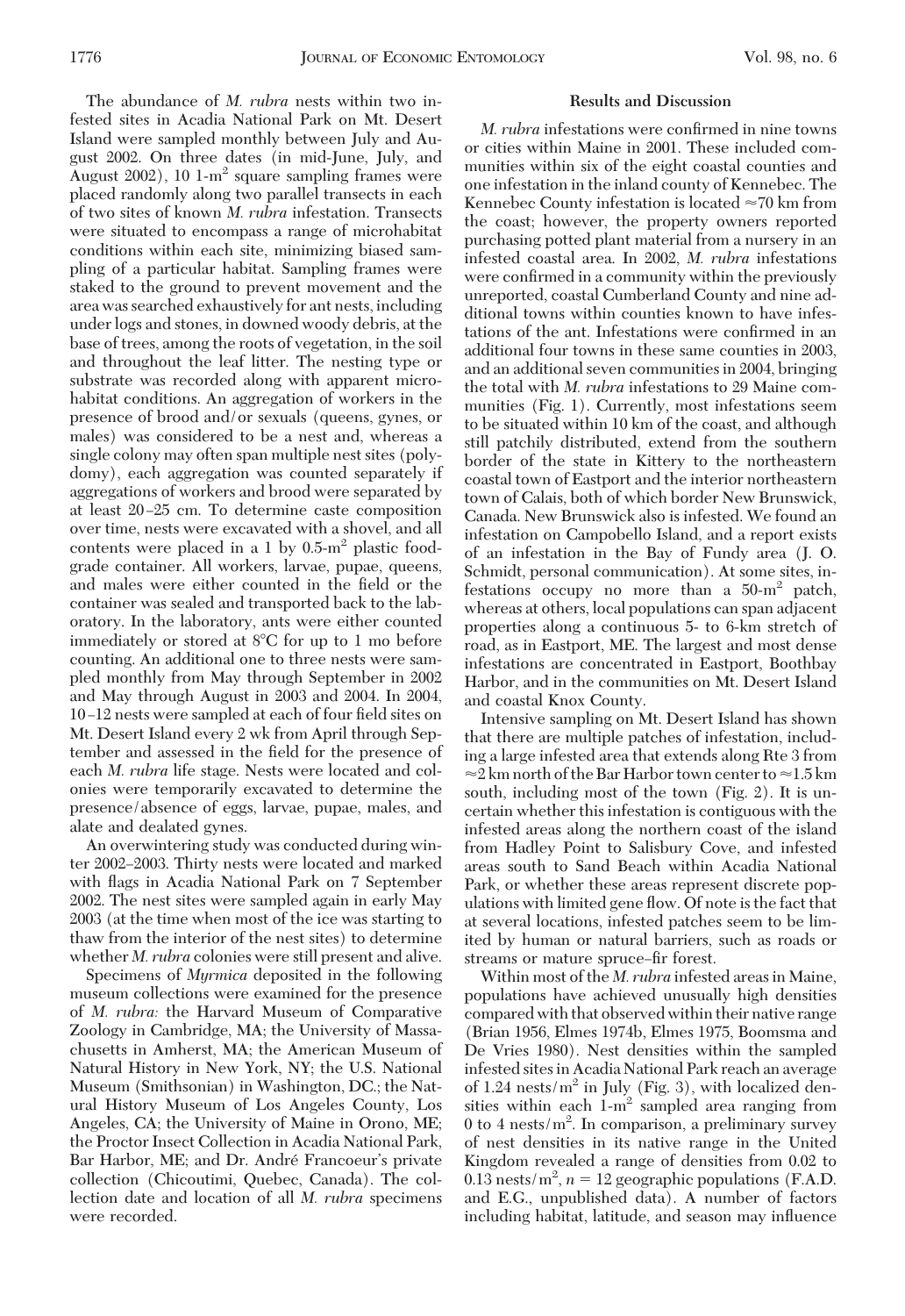

**Fig. 1.** Current known towns in Maine with *M*. *rubra* infestations.

differences in invasive ant nest density (Porter et al. 1977). However, in 2003, G. W. Elmes (personal communication) stated that during his extensive collection of *M. rubra* throughout its native range in Europe, he did not observe nest densities comparable with those currently common in its introduced range in Maine. Garnas (2005) found that although *M. rubra* is polydomous, these high-density populations within infested sites do consist of discrete colonies and do not exhibit unicolonial population structure as described for *L. humile* in its invaded range (Tsutsui and Case 2001).

*M. rubra* uses a variety of microhabitats for nesting; most frequently nests were found under or within downed woody debris or in the leaf litter where they

place their brood in a curled leaf (Fig. 4). Within their native range, *M. rubra* has been reported to exploit different habitats and to use different nesting substrates in different parts of its range. They are found more commonly under stones along pasture edges in England (Elmes 1975, 1981), but primarily nest in rotten wood in wet, shady woodlands along the Black Sea (G. W. Elmes, personal communication), and moss tussocks in open pine forests in Russia (E.G. and F.A.D., unpublished data). In Maine, *M. rubra* seems to not only exploit multiple nesting microhabitats but also multiple ecosystems. *M. rubra* infestations were found in lawns and gardens, old field habitats, scrubshrub, wetlands, and deciduous forests. *M. rubra* has not been observed within the dense spruce-fir conif-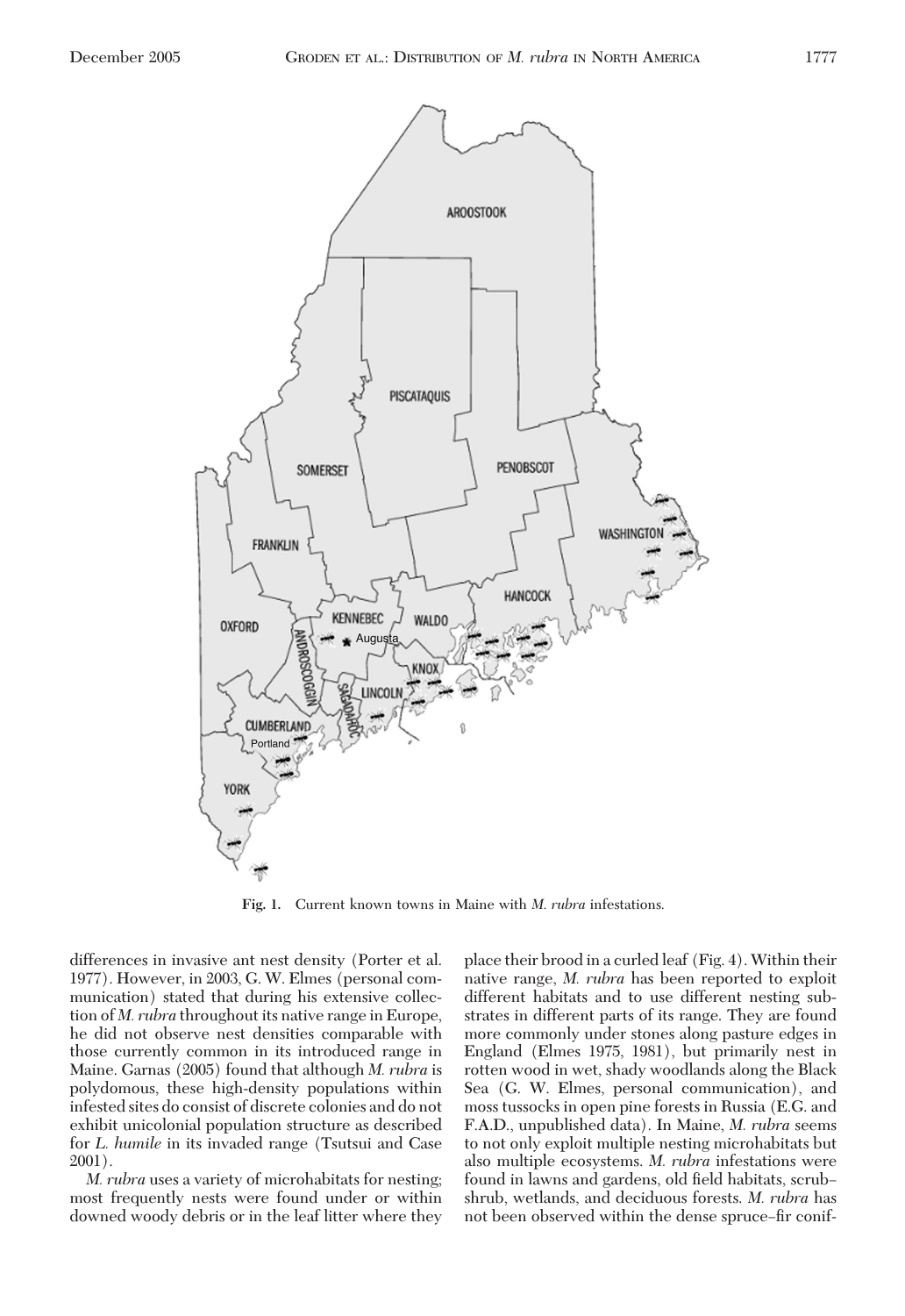

**Fig. 2.** Current known distribution of *M*. *rubra* infestations on Mt. Desert Island in Maine, 2004.

erous forest habitat along the Maine coast, although we have observed them nesting and foraging within the coastal zone at the edge of the spruce-fir forest down into the intertidal zone.

The size of *M. rubra* nests sampled in 2002–2004 varied considerably (Tables 1 and 2), but they do not differ in size (number of workers) from nests reported throughout their native range (Brian 1952b, Elmes 1973, Elmes and Wardlaw 1981, Wardlaw and Elmes 1996, Seppa andWalin 1996).Worker densities ranged from  $297$  to  $>10,000$  per nest, and queen number ranged from 0 to 194 per nest. The ratio of queens: workers within a nest also seems to be similar to *M. rubra* colonies in their native range (Elmes 1973). However, Elmes and Petal (1990) suggested that queen number in the genus *Myrmica* seems to be an adaptive trait, and so it would not be surprising if the



**Fig. 3.** Density of *M*. *rubra* nests sampled at two locations in Acadia National Park in Maine, 2002.



**Fig. 4.** Micro-habitats used by *M*. *rubra* for nesting in Acadia National Park in Maine, 2002.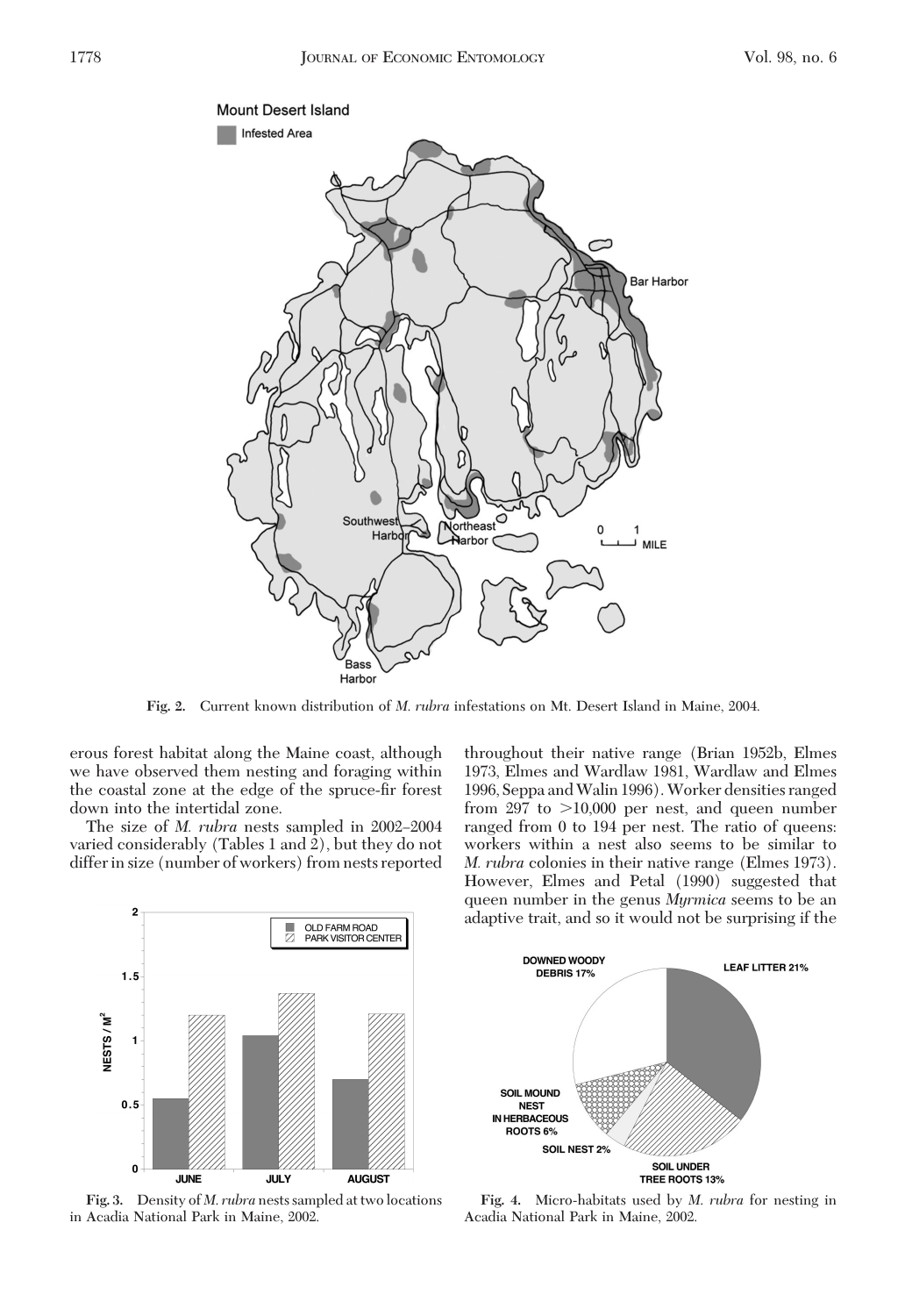**Table 1. Age structure of** *M. rubra* **nests sampled 2002–2003**

| Date          | Workers           | Oueens           | Larvae          | Pupae           | Alate males     | Alate queens | $\boldsymbol{n}$ |
|---------------|-------------------|------------------|-----------------|-----------------|-----------------|--------------|------------------|
| 14 April      | $2,406 \pm 1,170$ | $2.0 \pm 1.2$    | $105 \pm 40.8$  |                 |                 |              | 3                |
| 23 May-1 June | $1.268 \pm 259$   | $4.0 \pm 1.0$    | $93 \pm 71$     |                 |                 |              | 2                |
| $24-30$ June  | $5.578 \pm 2.176$ | $27.0 \pm 14.0$  | $1.599 \pm 614$ |                 |                 |              |                  |
| $18-20$ July  | $1.268 \pm 505$   | $5.5 \pm 2.2$    | $521 \pm 266$   | $593 \pm 289$   | $1.3 \pm 1.3$   |              | 3                |
| $7-9$ Aug.    | $4.484 \pm 1.068$ | $640.0 \pm 33.5$ | $1.322 \pm 281$ | $1.392 \pm 232$ | $41.4 \pm 12.3$ |              | 5                |
| 2 Sept.       | 693               | 16               | 98              | 0.0             | 44              |              |                  |

**Table 2. Age structure of** *M. rubra* **nests sampled, 2004**

| Date              | Workers           | <b>Oueens</b>   | Eggs            | First instars   | Second instars  | Third instars     | Pupae           | Alate males     | Alate queens |
|-------------------|-------------------|-----------------|-----------------|-----------------|-----------------|-------------------|-----------------|-----------------|--------------|
| 13 June           | $1,725 \pm 356$   | $17.5 \pm 6.6$  | $236 \pm 56$    | $9 \pm 8$       |                 | $470 \pm 222$     |                 |                 |              |
| 23 June           | $3.006 \pm 988$   | $25.8 \pm 7.7$  | $445 \pm 73$    | $26.8 \pm 11.9$ | $23.0 \pm 6.3$  | $410 \pm 180$     | $2.8 \pm 2.4$   | $^{(1)}$        |              |
| 7 July            | $5,038 \pm 2,702$ | $22.8 \pm 15.8$ | $1.593 \pm 494$ | $131 \pm 58$    | $321 \pm 183$   | $2.669 \pm 1.000$ | $983 \pm 809$   | $\Omega$        |              |
| $21 \text{ Iulv}$ | $2.217 \pm 957$   | $14.8 \pm 1.8$  | $926 \pm 261$   | $66.5 \pm 16.6$ | $206 \pm 67$    | $821 \pm 315$     | $889 \pm 387$   | $4.3 \pm 1.7$   |              |
| 4 Aug.            | $1.726 \pm 338$   | $18.3 \pm 6.7$  | $745 \pm 272$   | $100 \pm 43$    | $286 \pm 140$   | $973 \pm 559$     | $1.513 \pm 301$ | $51.8 \pm 49.4$ | $\Omega$     |
| $18$ Aug.         | $2,714 \pm 1,599$ | $30.5 \pm 13.7$ | $682 \pm 436$   | $123 \pm 93$    | $171 \pm 105$   | $145 \pm 56$      | $298 \pm 103$   | $128 \pm 102$   |              |
| 5 Sept.           | $2.802 \pm 853$   | $16.5 \pm 10.4$ | $10.3 \pm 9.6$  | $4.5 \pm 4.5$   | $46.8 \pm 25.4$ | $275 \pm 171$     | $21.0 \pm 5.7$  | $20.0 \pm 5.7$  |              |

Data are mean  $\pm$  SE of four nests collected on each date.

ratio of queens to workers varied geographically. *M. rubra* queens produce both rapid brood that matures during the summer season to produce workers during the same season, and diapause brood that overwinters and produces both workers, gynes, and males the following summer (Elmes and Wardlaw 1981, Elmes and Wardlaw 1983, Kipyatkov and Lopatina 1997a). Larvae were present in the nests in Maine at all times of the year (Fig. 5), and those present in nests in April and September were third instars, likely in diapause (Kipyatkov and Lopatina 1997b, Kipyatkov 2001). Eggs were not present in overwintered nests, but early season oviposition activity was first detected in 14% of sampled nests by 15 May 2004, and in 75% of nests by 29 May 2004 (Fig. 5). The number of eggs per nest was greatest in July (Table 2), but some eggs were observed through September. The increasing number of larvae in nests in late June likely represent the combined density of larger diapausing third instar larvae that will mature to gynes or males and new production of both rapid and diapausing early instar larvae from the current year's egg hatch (Elmes 1982, Elmes et al. 1999). Pupae were observed in nests from late July through mid-August in 2002 and 2003 and from early July through September in 2004. Alate males were observed in nests from mid-July through September in all years. However, no alate queens were observed in any nests from 2001 to 2003. During these 3 yr of study, we observed only two alate queens in the many infested areas in which we worked almost daily. An increase in average queen numbers in nests in early August suggests that gynes were produced. However, they may be present in the nest as virgin alates only brießy, mating in the nests soon after eclosion and not participating in nuptial ßights and dispersal. It is possible that nuptial ßights occur later in September when our sampling frequency was less regular. However, we also monitored five sticky traps weekly at one infested site on Mount Desert Island in August and September in 2001 and three water pan traps weekly at each of three infested sites from May through September in 2002 and 2003. No alate males or queens were captured. We did observe some alate queens in 30% of the nests observed in the field on 18 August 2004 (Fig. 5). However, again, we saw no evidence of a nuptial ßight by the end of August, at which time



**Fig. 5.** Proportion of nests on Mt. Desert Island, ME in 2004, containing life stages of *M. rubra* ( $n = 24-44$  nests per sample date).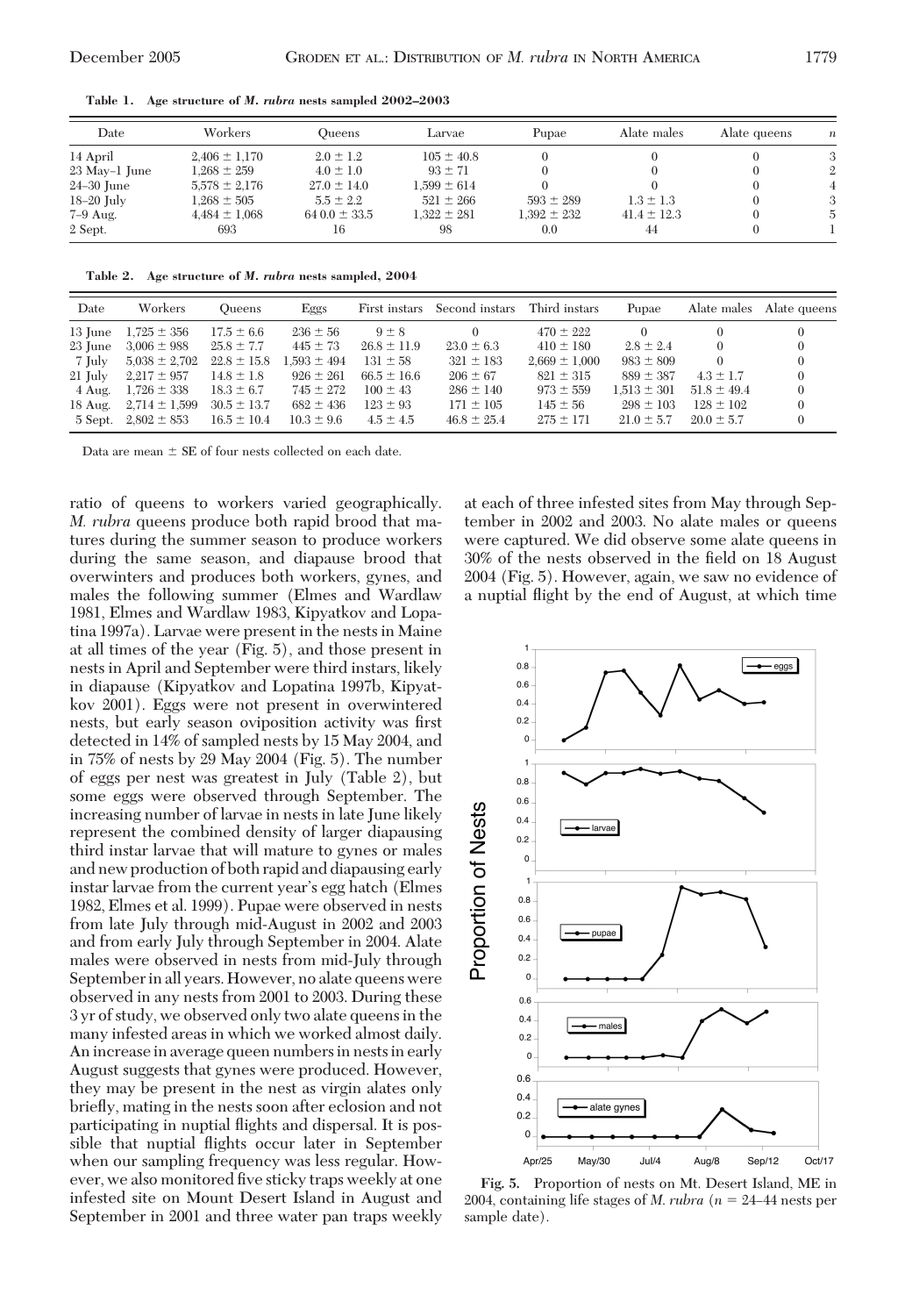alate gynes were present in  $< 8\%$  of nests. This evidence suggests that if nuptial ßights do occur, they are likely infrequent and/or small relative to the size of the populations (Boomsma and Leusink 1981). A similar phenomenon has been observed for the Argentine ant in citrus groves in California. Markin (1970) suggests that nuptial ßights for this invasive species are also rare and heavily male biased when they do occur, and new gynes more frequently mate and remain within their nest. The characteristics of reduced nuptial ßights and a greater dependence on colony budding for dispersal may contribute to the successful attainment of locally high densities, which overwhelm native species and favors spread of the introduced species (Holldobler and Wilson 1990, Passera 1994, Hiebeler 2004). The pattern of local infestations observed for *M. rubra* also suggests that if nuptial ßights occur, they are likely very rare. Numerous sites exist where dense infestations end abruptly at a natural or synthetic barrier, such as a stream or a road, although identical habitat is available on the opposite side of the barrier.

Records of *M. rubra* specimens in museums (Table 3) suggest that this species has been introduced on multiple occasions and that established populations have likely existed in Newport, RI, several locations in Massachusetts, coastal New Hampshire and Maine; Buffalo, New York; and Quebec and Ontario, Canada. We are aware that infestations still exist in the Tiff Nature Preserve in Buffalo and several locations in Massachusetts, including the Fresh Pond site in Cambridge and Arnold Arboretum in Forest Hills. In addition, we have received samples of *M. rubra* from Williamstown and Lennox in western Massachusetts and confirmed infestations in Wakefield and Gloucester in the eastern part of the state. We also have received reports of *M. rubra* populations in southern New Hampshire and southern Vermont (E. Adams, personal communication), in Ithaca and Geneva, NY, and in Toronto, Canada. Of note is that the infestations inland from the coast in Maine, New York and the other New England states are associated with very moist habitats, including the edges of lakes or ponds, moist forests, or wetlands (our observations and E. Adams, personal communication).

The interregional transport of plant material for the nursery industries has been responsible for the movement of pest species to new regions, as is the case for some of the introductions of *S. invicta* (McGlynn 1999, Holway and Suarez 1999, Morrison et al. 2004) and *L. humile* (Holway 1995, Suarez et al. 2001). Similarly, it is highly probable that current *M. rubra* populations were introduced to North America in imported plant material, given that the ants were intercepted several times in shipments on different vegetation shipped from Europe (Table 3). Of interest is that populations in coastal communities in Maine, in some locations in Massachusetts (Worcester, Williamstown, Lennox, Gloucester, and Wakefield), and in Buffalo have become particularly dense and pestiferous, whereas this is not the case with the Arnold Arboretum population. The director of the Arboretum and the grounds crew were not aware that the ant still existed there, yet sampling at the original site of the established colonies (Wheeler 1908) on 28 August 2001, revealed the persistence of a low-density population. This difference in local densities between populations may be due to differences in their source population, adaptations or changes in population structure acquired by the ant subsequent to its introduction, or variation in local environmental factors and native ant competitors that contribute to the regulation of populations in Europe.

Although established *M. rubra* populations seem to be associated with human activities, this may be because people have been responsible for moving them around rather than that the ants are more successful in disturbed habitats. *M. rubra* has successfully invaded natural landscapes in Acadia National Park on Mt. Desert Island and in Eastport, ME, where it is having negative impacts on native ant species (Garnas 2005), suggesting that these ants are invasive rather than solely tramp species (i.e., reliant on human-mediated dispersal and live in association with humans) (Holway et al. 2002a). Abiotic factors such as seasonal heat accumulation (Mallis 1941, Porter 1988, Korzukhin et al. 2001), lethal temperatures (Cokendolpher and Phillips 1990, Vinson 1997, Walters and MacKay 2004), soil type (Way et al. 1997, Rosson 2000), soil moisture (Korzukhin et al. 2001), and elevation (Human et al. 1998) have been shown to be influential in defining the distribution of the *S. invicta* and the Argentine ant within its invaded range.

The extensive range of *M. rubra* in Europe suggests that it may not be climatically limited by cold temperatures in its distribution throughout the northeastern United States and eastern Canada.We found 100% survival of the 30 monitored nests over the 2002–2003 winter on Mount Desert Island. However, Elmes et al. (1999) found variation in the physiological development of *M. rubra* that correlates with latitude, demonstrating local adaptation of populations to local climatic conditions. Hence, North America's invasive populations may originate from populations preselected for survival in similarly cold winters. The range of conditions tolerated by the source population and the adaptability of the invasive population may determine the success of establishment within climatic zones in North America, especially in regards to extreme high summer temperatures (Brian 1973).

The distribution of invasive ant species also has been shown to be dependent upon many biotic ecological factors, most importantly, competition from other ant fauna (Holldobler and Wilson 1990, Way et al. 1997, Holway 1999), and availability of food resources (Morrill et al. 1978, Vinson 1997). Interspecific competition has been hypothesized to determine the distribution of *M. rubra* within the United Kingdom (Brian 1952a, Elmes 1978), and the availability of food resources has been suggested to limit its populations in central Europe (Uchmanski and Petal 1982). Other biotic factors also have been suggested to affect invasive ant distributions, including the surrounding plant community (Kennedy 1998), human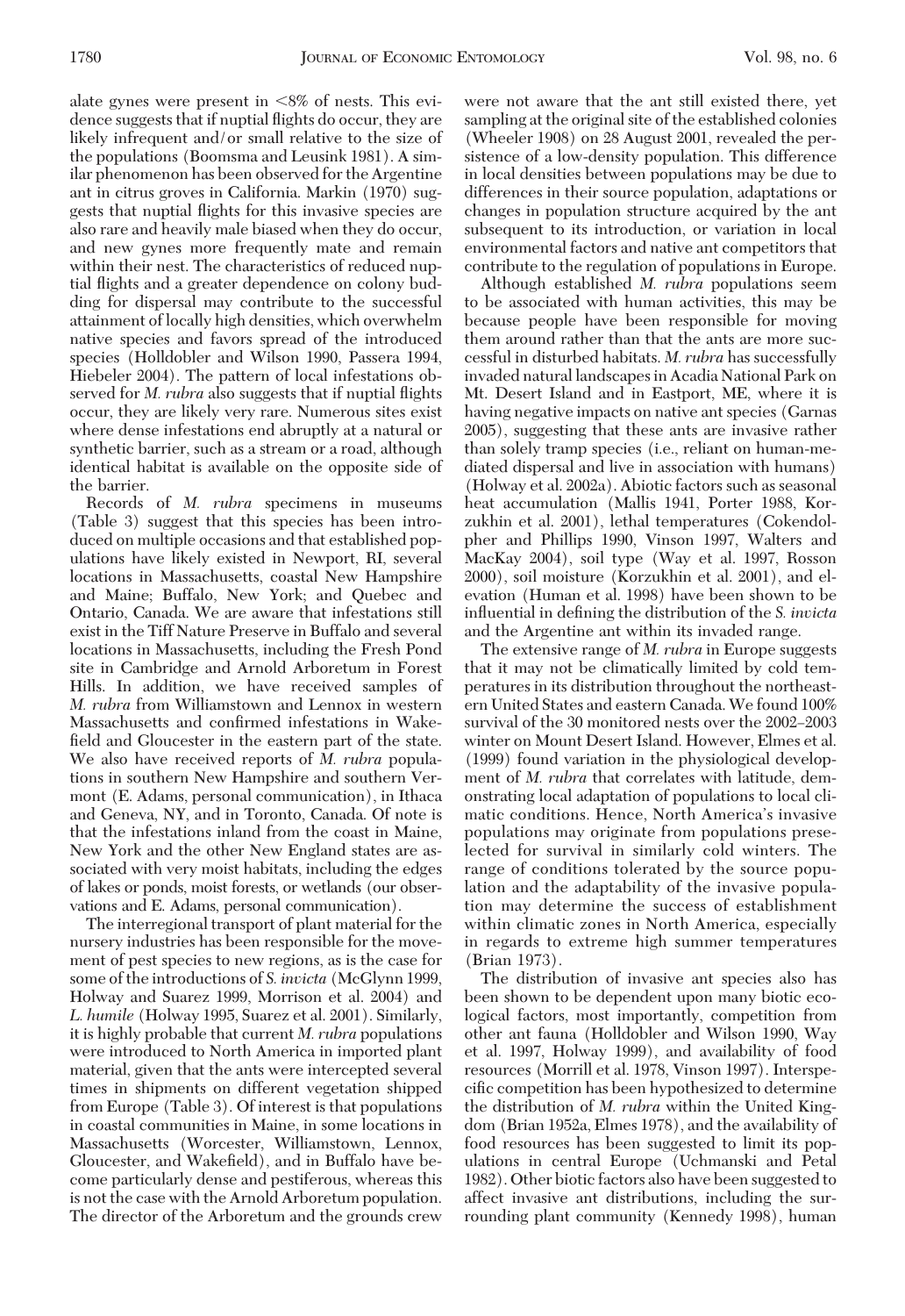**Table 3. Museum records of** *M. rubra* **specimens collected in North America**

| Yr   | Day        | Location                                 | Collector            | W              | Q              | M              | Collections | Note                                             |
|------|------------|------------------------------------------|----------------------|----------------|----------------|----------------|-------------|--------------------------------------------------|
| 1902 | Aug. 15    | Woods Hole, MA                           | Wheeler              | $0$ , series   | 1,1            | 0,2            | MCZ, AMNH   |                                                  |
| 1902 | Oct. 17    | Forest Hills, MA                         | Wheeler              | 1              |                |                | MCZ         |                                                  |
| 1910 | Oct. 12    | Forest Hills, MA                         | Wheeler              |                |                |                | MCZ         |                                                  |
| 1912 | May 5      | Forest Hills, MA                         | W.M. Mann            | 6              | $\overline{2}$ |                | USNM        |                                                  |
| 1915 | April 5    | Montreal, Quebec                         | <b>J.I.</b> Beauline | 3              |                |                | CAFR        |                                                  |
| 1916 | April 29   | Forest Hills, MA                         | Wheeler              | $\overline{2}$ |                |                | MCZ         |                                                  |
| 1919 | April 23   |                                          |                      | 3              |                |                | <b>USNM</b> | From Belgium, on box wood                        |
| 1924 | Aug. 20    | New York, NY                             | R.L. Trigg           | 6              |                |                | <b>USNM</b> | From Germany, on Dahlias                         |
| 1925 | Mar. 12    | Cambridge, MA                            | White                | $\overline{2}$ |                |                | MCZ         |                                                  |
| 1926 | July 27    | Woods Hole, MA                           |                      | $\mathbf{2}$   |                |                | <b>MCZ</b>  | Var. bruesi Wheeler                              |
| 1927 | June 29    | Woods Hole, MA                           |                      | 6              | $\mathbf{1}$   | $\overline{2}$ | <b>USNM</b> |                                                  |
| 1927 | Nov. 17    | Arnold Arboretum, Forest<br>Hills, MA    | A.C. Burrill         | 3              |                |                | <b>MCZ</b>  | Foot of old Salix alba                           |
| 1928 | Nov. 21    | Philadelphia, PA                         | Howley & Einger      | $\mathbf{1}$   |                |                | MCZ         | From Ireland, on packing moss                    |
| 1931 | Jan. 25    | Philadelphia, PA                         | A.B. Wells           | 1              |                |                | MCZ         | From Germany, in soil about<br>horseradishes     |
| 1933 | April 14   | Forest Hills                             | Weber                | 4, series      |                |                | MCZ, AMNH   |                                                  |
| 1933 | Sept. 24   | <b>Forest Hills</b>                      | Weber                | 5              | 1              |                | MCZ         |                                                  |
| 1945 | May 26     | Hoboken, NJ                              |                      | 3              |                |                | <b>MCZ</b>  | From England, Prunus-Poeny<br>moss package       |
| 1946 | May 2      | Washington D.C.                          |                      | 12             |                |                | <b>USNM</b> | From Frankfurt, Germany, with<br>Narcissus bulbs |
| 1952 | May 4      | Arlington, MA                            | W.L. Brown           | 8              | $\overline{2}$ |                | MCZ         |                                                  |
| 1952 | July 12    | Eastport, ME                             | I.M. Shaw            | 6,6            |                |                | USNM, MCZ   |                                                  |
| 1954 | May 3      | Shafer Glen, Woburn, MA                  | W.L. Brown           |                |                |                | MCZ         |                                                  |
| 1957 | May 18     | Quebec, Quebec                           | J.P. Laplante        | 14             |                |                | <b>CAFR</b> | In soil                                          |
| 1966 | June 6     | Newport, RI                              |                      | $\mathbf{1}$   |                |                | <b>USNM</b> | In garden                                        |
| 1967 | Aug. $5$   | Cambridge, MA                            | R.J. Hampton         | 13             |                | $\mathfrak{2}$ | <b>CAFR</b> |                                                  |
| 1967 | Aug. $5-8$ | Fresh Pond, Cambridge, MA                | R.J. Hampton         | 3              | $\,2$          |                | MCZ         |                                                  |
| 1973 | Mar. 16    | Newark, NJ                               | W.B. Wood            | $\overline{5}$ | $\mathbf{1}$   |                | <b>USNM</b> | From Holland, on roots of<br>Astible             |
| 1975 | Mar. 12    | Harvard University,<br>Cambridge, MA     |                      |                |                |                | MCZ         |                                                  |
| 1975 | April 26   | Boston, MA                               | Harrison             | 3              |                |                | MCZ         |                                                  |
| 1975 | Oct. 13    | Meaford, Ontario                         | I.T. Huber           | 1              |                |                | <b>CAFR</b> | Very abundant                                    |
| 1977 | May 28     | Portsmouth, NH                           | <b>B.</b> Johnson    | $\mathbf{1}$   |                |                | MCZ         |                                                  |
| 1977 | May 28     | Isles of Shoals, ME                      | B.M. O'Connor        | 14             |                |                | CAFR        |                                                  |
| 1979 | Aug. 5     | Brossard, Ouebec                         | R.J. Harrison        | 6              |                |                | <b>CAFR</b> |                                                  |
| 1981 | Nov. 30    | Appledore Island, Isles of<br>Shoals, ME | A.C. Borror          | 3              |                |                | <b>MCZ</b>  |                                                  |
| 1982 | May 17     | Rock Meadow, Belmont,<br>MA              | Carlin               | $\overline{4}$ | 3              | $\mathbf{1}$   | <b>MCZ</b>  |                                                  |
| 1982 | April 16   | Harvard University,<br>Cambridge, MA     | Thaver/Courver       | 2/2            | $\mathbf{1}$   |                | MCZ         |                                                  |
| 1982 | Aug. 29    | Arnold Arboretum, Forest<br>Hills, MA    | G. Helmes            | $\overline{5}$ |                | 1              | CAFR        |                                                  |
| 1988 | July 9     | Buffalo, NY                              | Gall                 | 16             |                |                |             | <b>Tiff Nature Preserve</b>                      |
| 1994 | May 14     | Buffalo, NY                              | Williams             | 8              |                |                | MCZ         | <b>Tiff Nature Preserve</b>                      |
| 1990 | May 2      | Bedford, MA                              | Couver               |                | $\mathbf{1}$   |                | MCZ         |                                                  |
| 1997 |            | Bar Harbor, ME                           | G. Ouellette         |                |                |                | MCZ         |                                                  |
| 1997 |            | Guelph, Ontario                          | J. Huber             | Series         |                |                | <b>CAFR</b> |                                                  |
| 1998 | May 5      | Halifax Co., York, Nova<br>Scotia        | Ward                 | $\overline{2}$ | $\mathbf{1}$   |                | <b>MCZ</b>  | Ground nest in mixed conifers                    |
| 2003 | Aug. 27    | Williamstown, MA                         | M. Morales           | 7              | $\mathbf{1}$   |                | <b>MCZ</b>  | Eph's Pond, Williams College                     |
| 2003 | May 17     | Toronto, Ontario                         | P.K. Chan            |                | $\mathbf{1}$   |                | <b>CAFR</b> | Dealate in pitfall trap                          |
| ç.   |            | Forest Hills, MA                         |                      | $\mathbf{1}$   |                |                | <b>LACM</b> |                                                  |
| ę.   |            | Boston, MA                               | C.A. Davis           | 3              |                |                | MCZ         | From Poland on Dahlia roots                      |
| ę.   |            | New York, NY                             | E. Kostal            | 11             |                |                | <b>USNM</b> | From Germany, in soil                            |

MCZ, Museum of Comparative Zoology, Harvard University, Cambridge, MA; AMNH, American Museum of Natural History, New York, NY; LACM, Natural History Museum of Los Angeles County, Los Angeles, CA; CAFR, Dr. Andréi Francoeur's collection, University of Quebec at Chicotimi; USNM, U.S. National Museum at Smithsonian Institute, Washington, DC).

disturbance (Passera 1994, Suarez et al. 1998, Williams 2003), and initial colony size (Hee et al. 2000). The potential role of these factors on *M. rubra* populations in its introduced range is unknown. The interaction of these biotic and abiotic factors can make the prediction of potential invasive range complex and uncertain (Bestelmeyer 2000, Holway et al. 2002a).

The 100-yr-old report of an established *M. rubra* population demonstrates that the introduction of this species is not a new phenomenon. However, the spread of very dense pestiferous populations, particularly in coastal areas of Maine, is more recent. The Proctor Collection (Proctor 1946), a fairly comprehensive effort to catalog the insects on Mt. Desert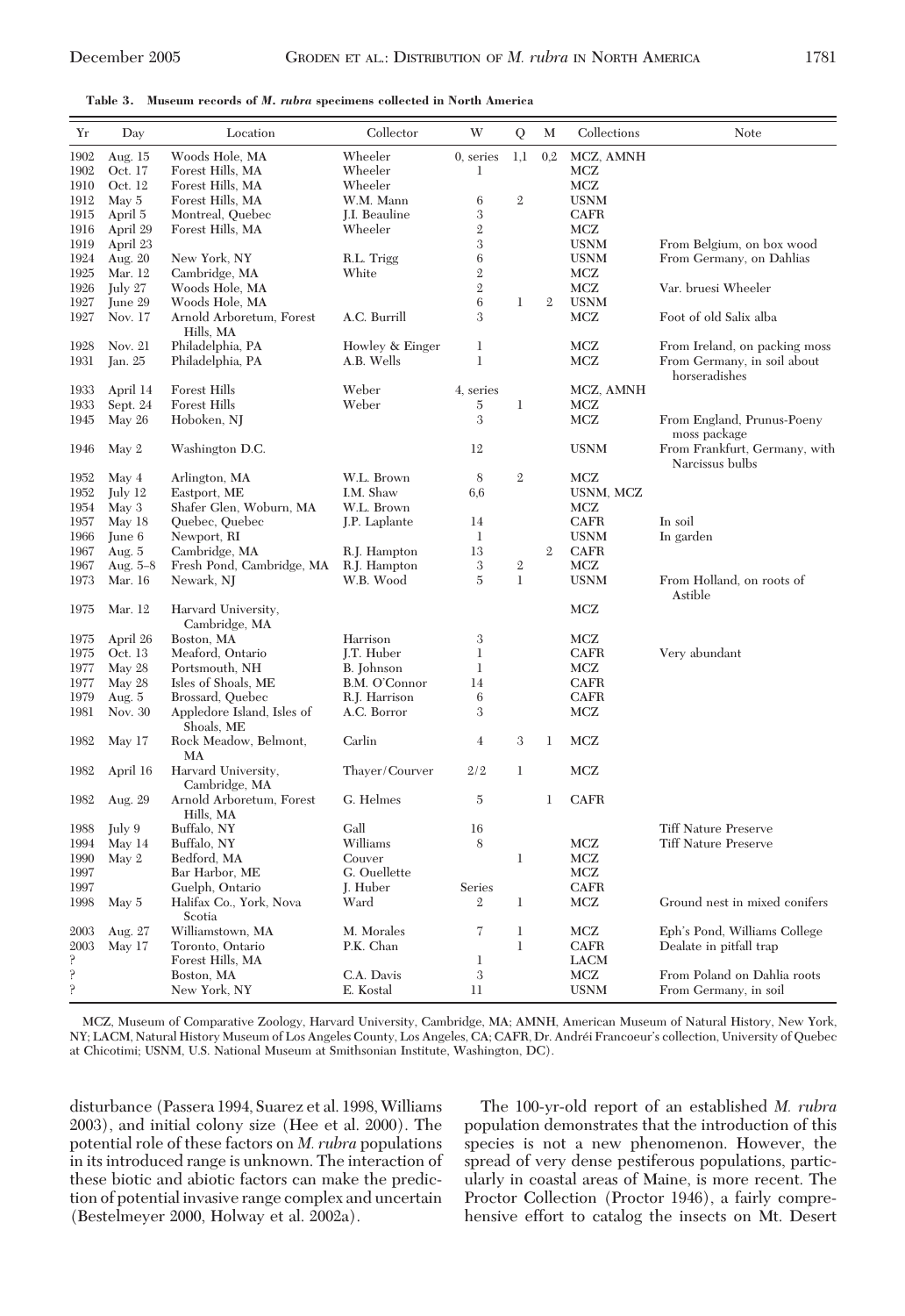Island between 1938 and 1945, does not contain any *M. rubra* specimens. This suggests that either the ant was introduced after this time or the densities were low enough to avoid detection. Whether the more recent apparent spread of *M. rubra* populations represent a geometric increase after a long period of establishment, a postintroduction adaptation in the population that favors its success, or a response to the record warm annual temperatures experienced in the northeastern United States over the past decade, is unclear. It is certain, however, that *M. rubra* populations are becoming a more serious problem for residents in coastal Maine communities.

#### **Acknowledgments**

We are indebted to Graham Elmes for sharing a wealth of knowledge on *Myrmica* ants and for critically reviewing this manuscript. We also thank Stefan Cover (Harvard Museum of Comparative Zoology) for assistance with museum specimens and records and for identification of local *M. rubra* populations in Massachusetts. Several students assisted with surveys, including Joseph Fisher, Shicai Yan, Nathan Drummond, Gabrielle Gosselin, Anthony O'Neal, Carrie Graham, and Seth Carboneau. This project as supported by the USDA-APHIS Cooperative Agricultural Pest Survey (CAPS) Program, the National Park Service at Acadia National Park, and the Maine Agricultural and Forestry Experiment Station (Publication no. 2826).

## **References Cited**

- **Agosti, D., and C. A. Collingwood. 1987.** A provisional list of the Balkan ants (Hymenoptera, Formicidae) and a key to the worker caste. I. Synonimic list. Mitteilungen der Schweizerischen Entomologischen Gesellschaft 60: 51–62.
- **Bestelmeyer, B. T. 2000.** The trade-off between thermal tolerance and behavioral dominance in a South American ant community. J. Anim. Ecol. 69: 998-1009.
- **Bolger, D. T., A. Suarez, K. R. Crooks, S. A. Morrison, and T. Case. 2000.** Arthropods in urban habitat fragments in Southern California: area, age, and edge effects. Ecol. Appl. 10: 1230-1248.
- **Bolton, B., and C. A. Collingwood. 1975.** Hymenoptera, family Formicidae. Handbooks for the Identification of British Insects 6: 1–34.
- **Bolton, B. 1995.** A new general catalogue of the ants of the World. Harvard University Press, Cambridge, MA.
- **Bond, W., and P. Slingsby. 1984.** Collapse of an ant-plant mutualism: the Argentine ant (*Iridomyrmex humilis*) and myrmecochorous Proteaceae. Ecology 65: 1031-1037.
- **Boomsma, J. J., and A. De Vries. 1980.** Ant species distribution in a sandy coastal plain. Ecol. Entomol. 5: 189–204.
- **Boomsma, J. J., and A. Leusink. 1981.** Weather conditions during nuptial ßights of four European ant species. Oecologia (Berl.) 50: 236-241.
- **Brian, M. V., and A. D. Brian. 1949.** Observations on the taxonomy of the ants *Myrmica rubra* L. and *M. laevinodis* Nylander (Hymenoptera: Formicidae). Trans. R. Entomol. Soc. Lond. 100: 393-409.
- **Brian, M. V. 1952a.** Interaction between ant colonies at an artificial nest-site. Entomol. Mon. Mag. 88: 84-88.
- **Brian, M. V. 1952b.** The structure of a dense natural ant population. J. Anim. Ecol. 21: 12-24.
- **Brian, M. V. 1956.** The natural density of *M. rubra* and associated ants in Scotland. Insectes Soc. 3: 473-487.
- **Brian, M. V. 1973.** Temperature choice and its relevance to brood survival and caste determination in the ant *Myrmica rubra* L. Physiol. Zool. 46: 245-252.
- **Brian, M. V., R. M. Jones, and J. C. Wardlaw. 1981.** Quantitative aspects of queen control over reproduction in the ant *Myrmica*. Insectes Soc. 28: 191-207.
- **Cogni, R., A.V.L. Freitas, and P. S. Oliveira. 2003.** Interhabitat differences in ant activity on plant foliage: ants at extraßoral nectaries of *Hibiscus pernambucensis* in sandy and mangrove forests. Entomol. Exp. Appl. 107: 125.
- **Cokendolpher, J. C., and S. A. Phillips, Jr. 1990.** Critical thermal limits and locomotor activity of the red imported fire ant (Hymenoptera: Formicidae). Environ. Entomol. 19: 877-881.
- **Cole, F. R., A. C. Medeiros, L. L. Loope, and W. W. Zuehlke. 1992.** Effects of the Argentine ant on arthropod fauna of Hawaiian high-elevation shrubland. Ecology 73: 1313-1322.
- **Creighton, W. S. 1950.** The ants of North America. Bull. Mus. Comp. Zool. 104.
- **Czechowski, W., A. Radchenko, and W. Czechowska. 2000.** The ants (Hymenoptera, Formicidae) of Poland. Warszawa, Poland.
- **Elmes, G. W. 1973.** Observations of the density of queens in natural colonies of *Myrmica rubra* L. (Hymenoptera, Formicidae). J. Anim. Ecol. 42: 761-771.
- **Elmes, G. W. 1974a.** The effect of colony population on caste size in three species of *Myrmica* (Hymneoptera Formicidae). Insectes Soc. 21: 213-229.
- **Elmes, G.W. 1974b.** The spatial distribution of a population of two ants species living in limestone grassland. Pedobiologia 14: 412-418.
- **Elmes, G. W. 1975.** Population studies on the genus *Myrmica* (Hymenoptera, Formicidae), with special reference to Southern England. Ph.D. dissertation. University of London, London, United Kingdom.
- **Elmes, G. W. 1978.** Populations of *Myrmica* (Formicidae) living on different types of *Calluna* moorland  $-a$  semi-natural habitat of southern England. Memorabilia Zool. 29: 41–60.
- **Elmes, G.W. 1980.** Queen numbersin colonies of ants of the genus *Myrmica*. Insectes Soc. 27: 43-60.
- Elmes, G. W. 1982. The phenology of five species of *Myrmica* (Hym. Formicidae) from South Dorset, England. Insectes Soc. 29: 548-559.
- **Elmes, G. W., and J. C. Wardlaw. 1981.** The quantity and quality of overwintered larvae in five species of *Myrmica* (Hymenoptera: Formicidae). J. Zool. 193: 429-446.
- **Elmes, G. W., and J. C. Wardlaw. 1983.** A comparison of the effect of temperature on the development of large hibernated larvae of four species of *Myrmica* (Hym. Formicidae). Insectes Soc. 30: 106-118.
- **Elmes, G.W., and J. Petal. 1990.** Queen number as an adaptable trait: evidence from wild populations of two red ant species (genus *Myrmica*). J. Anim. Ecol. 59: 675–690.
- **Elmes, G. W., and L. Keller. 1993.** Distribution and ecology of queen number in ants of the genus *Myrmica*, pp. 294– 307. *In* L. Keller [ed.], Queen number and sociality in insects. Oxford University Press, Oxford, England.
- **Elmes, G. W., J. C. Wardlaw, M. G. Nielsen, V. E. Kipyatkov, E. B. Lopatina, A. D. Radchenko, and B. Barr. 1999.** Site latitude inßuences on respiration rate, fat content, and the ability of worker ants to rear larvae: a comparison of *Myrmica rubra* (Hymenoptera: Formicidae) populations over their European range. Eur. J. Entomol. 96: 117–124.
- **Elton, C. S. 1958.** The ecology of invasions by animals and plants. Methuen, London, United Kingdom.
- **Erickson, J. M. 1971.** The displacement of native ant species by the introduced Argentine ant *Iridomyrmex humilis* Mayr. Psyche 78: 257-266.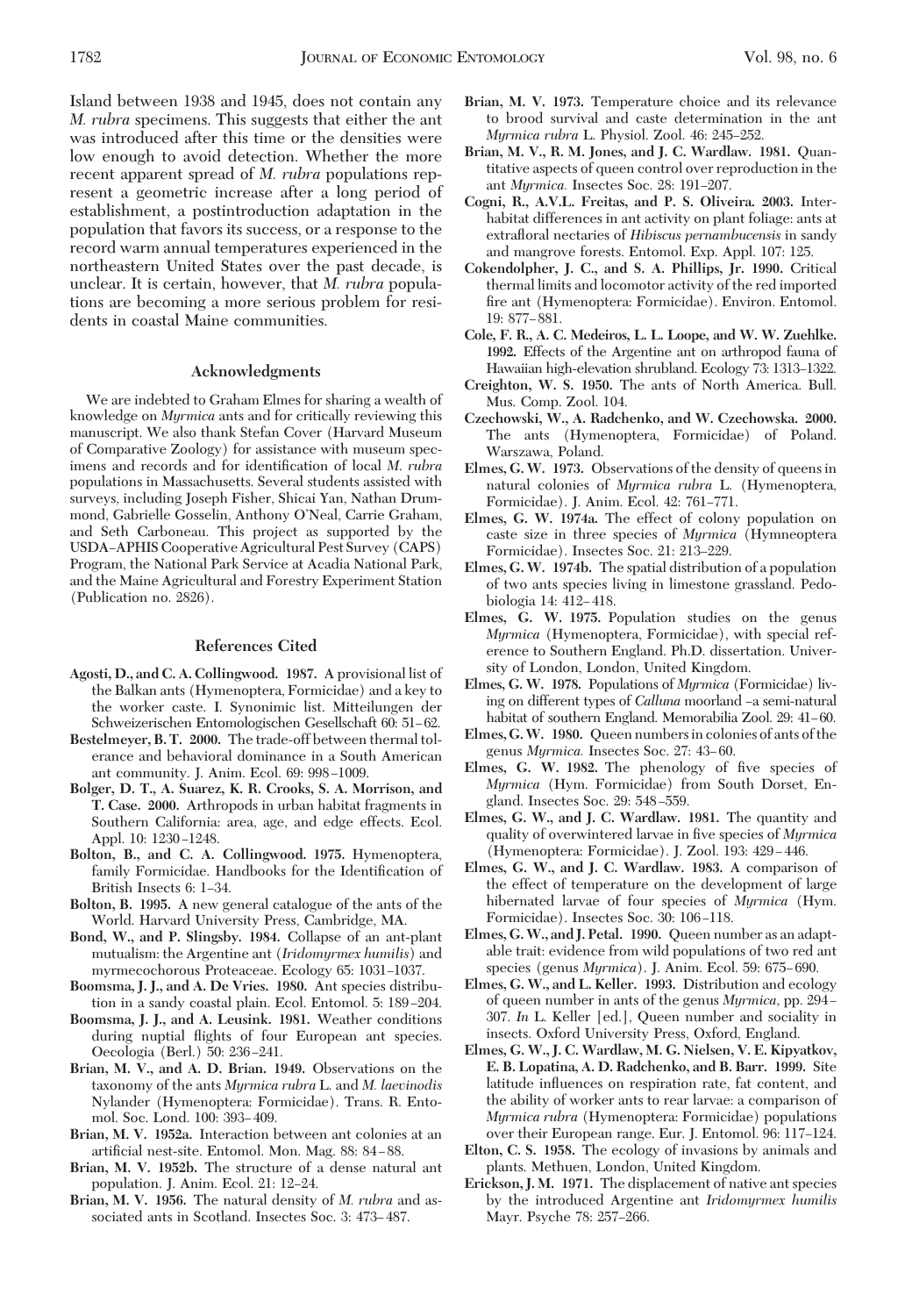- Garnas, J. 2005. European fire ants on Mount Desert Island, Maine: population structure, mechanisms of competition and community impacts of *Myrmica rubra* L. (Hymenoptera: Formicidae). M.S. thesis, University of Maine, Orono, ME.
- **Hee, J. J., D. A. Holway, A. V. Suarez, and T. J. Case. 2000.** Role of propagule size in the success of incipient colonies of the invasive Argentine ant. Conserv. Biol. 14: 559-563.
- **Hiebeler, D. E. 2004.** Competition between near and far dispersers in spatially structured habitats. Theor. Pop. Biol. 66: 2050-218.
- **Helms, K. R., and S. B. Vinson. 2003.** Apparent facilitation of an invasive mealybug by an invasive ant. Insectes Soc.  $50:403-404.$
- **Holldobler, B., and E. O. Wilson. 1990.** The ants. Belknap, Cambridge, MA.
- **Holway, D. A. 1995.** Distribution of the Argentine ant (*Linepithema humile*) in northern California. Conserv. Biol. 9: 1634-1637.
- **Holway, D., A. Suarez, and T. Case. 1998.** Loss of intraspecific aggression in the success of a widespread invasive social insect. Science (Wash. DC) 282: 949-953.
- **Holway, D. A. 1999.** Competitive mechanisms underlying the displacement of native ants by the invasive Argentine ant. Ecology 80: 238-251.
- **Holway, D. A., and A. V. Suarez. 1999.** Animal behavior: an essential component of invasion biology. Trends Ecol. Evol. 14: 328-330.
- **Holway, D. A., A. V. Suarez, and T. J. Case. 2002a.** Role of abiotic factors in governing the susceptibility to invasion: a test with Argentine ants. Ecology 83: 1610-1619.
- **Holway, D. A., L. Lach, A. V. Suarez, N. D. Tsutsui, and T. J. Case. 2002b.** The causes and consequences of ant invasions. Annu. Rev. Ecol. Syst. 33: 181-233.
- **Human, K., and D. Gordon. 1997.** Effects of Argentine ants on invertebrate biodiversity in northern California. Conserv. Biol. 11: 1242-1248.
- **Human, K. G., S. Weiss, A. Weiss, B. Sandler, and D. M. Gordon. 1998.** Effects of abiotic factors on the distribution and activity of the invasive Argentine ant (Hymenoptera: Formicidae). Environ. Entomol. 27: 822– 833.
- **Kennedy, T. A. 1998.** Patterns of an invasion by Argentine ants (*Linepithema humile*) in a riparian corridor and its effects on ant diversity. Am. Midl. Nat. 140: 343-350.
- **Kipyatkov, V. E. 2001.** Seasonal cycles and the forms of dormancy in ants (Hymenoptera: Formicoidea). Acta Soc. Zool. Bohem. 65: 211-238.
- **Kipyatkov, V. E., and E. B. Lopatina. 1997a.** Experimental study of seasonal cycle of rapid brood production in the ants *Myrmica rubra* L. and *Myrmica ruginodis* Nyl. from two different latitudes. Proc. Int. Coll. Soc. Insects 3-4: 195-206.
- **Kipyatkov, V. E., and E. B. Lopatina. 1997b.** Seasonal cycle and winter diapause induction in ants of the genus *Myrmica* in the Polar Circle region. Proc. Int. Coll. Soc. Insects 3-4: 277-286.
- **Korzukhin, M. D., S. D. Porter, L. C. Thompson, and S. Wiley. 2001.** Modeling temperature-dependent range limits for the fire ant *Solenopsis invicta* (Hymenoptera: Formicidae) in the United States. Environ. Entomol. 30: 645–655.
- **Lodge, D. M. 1993.** Biological invasions: lessons for ecology. Trends Ecol. Evol. 8: 133-137.
- **Mallis, A. 1941.** A list of the ants of California with notes on their habitats and distribution. Bull. S. Calif. Acad. Sci. 40:  $61 - 100.$
- **Markin, G. P. 1970.** The seasonal life cycle of the Argentine ant,*Iridomyrmex humilis* (Hymenoptera: Formicidae), in southern California. Ann. Entomol. Soc. 63: 1238-1242.
- **McGlynn, K. 1994.** The foraging behavior of the common ant, *Myrmica rubra* (L.). Ph.D. dissertation, Goldsmiths College, University of London, London, United Kingdom.
- **McGlynn, T. P. 1999.** The worldwide transfer of ants: geographical distribution and ecological invasions. J. Biogeogr. 26: 535-548.
- **Morrill, W. L., P. B. Martin, and D. C. Sheppard. 1978.** Overwinter survival of the red imported fire ant effects of various habitats and food supply. Environ. Entomol.  $7: 262 - 264.$
- Morrison, L. 2000. Mechanisms of interspecific competition among invasive and two native fire ants. Oikos 90: 238 -252.
- **Morrison, L. W., S. D. Porter, E. Daniels, and M. D. Korzukhin. 2004.** Potential global range expansion of the invasive fire ant, *Solenopsis invicta*). Biol. Invasions 6: 183–191.
- Onoyama, K. 1989. Confirmation of the occurrence of *Myrmica rubra* (Hymenoptera, Formicidae) in Japan, with taxonomic and ecological notes. Jpn. J. Entomol. 57: 131-135.
- **[OTA] Office of Technology Assessment. 1993.** Harmful non-indigenous species in the United States. United States Congress, Office of Technology Assessment, Washington, DC.
- Passera, L. 1994. Characteristics of tramp species, pp. 23–43. In D. F. Williams [ed.], Exotic ants: biology, impact, and control of introduced species. Westview Press, Boulder, CO.
- **Porter, S. D. 1988.** Impact of temperature on colony growth and development rates of the ant, *Solenopsis invicta.* J. Insect Physiol. 34: 1127-1133.
- **Porter, S. D., and D. A. Savignano. 1990.** Invasion of polygyne fire ants decimates native ants and disrupts arthropod community. Ecology 71: 2095-2106.
- **Porter, S. D., D. F. Williams, R. S. Patterson, and H. G. Fowler. 1977.** Intercontinental differences in the abundance of *Solenopsis* fire ants (Hymenoptera: Formicidae): escape from natural enemies. Environ. Entomol. 26: 373-384.
- **Proctor, W. 1946.** Biological survey of the Mount Desert Region; Part VII. The Insect Fauna. Winstar Press, Philadelphia, PA.
- **Reznikova, Zh. I., and S. N. Panteleeva. 2001.** Interaction of the ant *Myrmica rubra* L. as a predator with springtails (Collembola) as a mass prey. Doklady Biol. Sci. 380: 475– 477.
- **Rosson, J. 2000.** Abiotic and biotic factors affecting the distribution of *Solenopsis invicta* Buren, *Brachymyrmex* sp., and *Linepithema humile* (Mayr) in east Baton Rouge Parish, Louisiana. M.S. thesis, Louisiana State University, Baton Rouge, LA.
- **Santschi, F. 1931.** Note sur le genre *Myrmica* Latr. Rev. Suisse Zool. 38: 335-355.
- **Seifert, B. 1988.** A taxonomic revision of the *Myrmica* species of Europe, Asia Minor, and Caucasus (Hymenoptera, Formicidae). Abhandlungen Berichte des Naturkundesmuseums Gorlitz. 62: 1-75.
- **Seppa, P., and L. Walin. 1996.** Sociogenetic organization of the red ant *Myrmica rubra.* Behav. Ecol. Sociobiol. 38: 207-217.
- **Simberloff, D. 1981.** Community effects of introduced species. Pages 53–81. *In* Anonymous, Biotic crises in ecological and evolutionary time. Academic, New York.